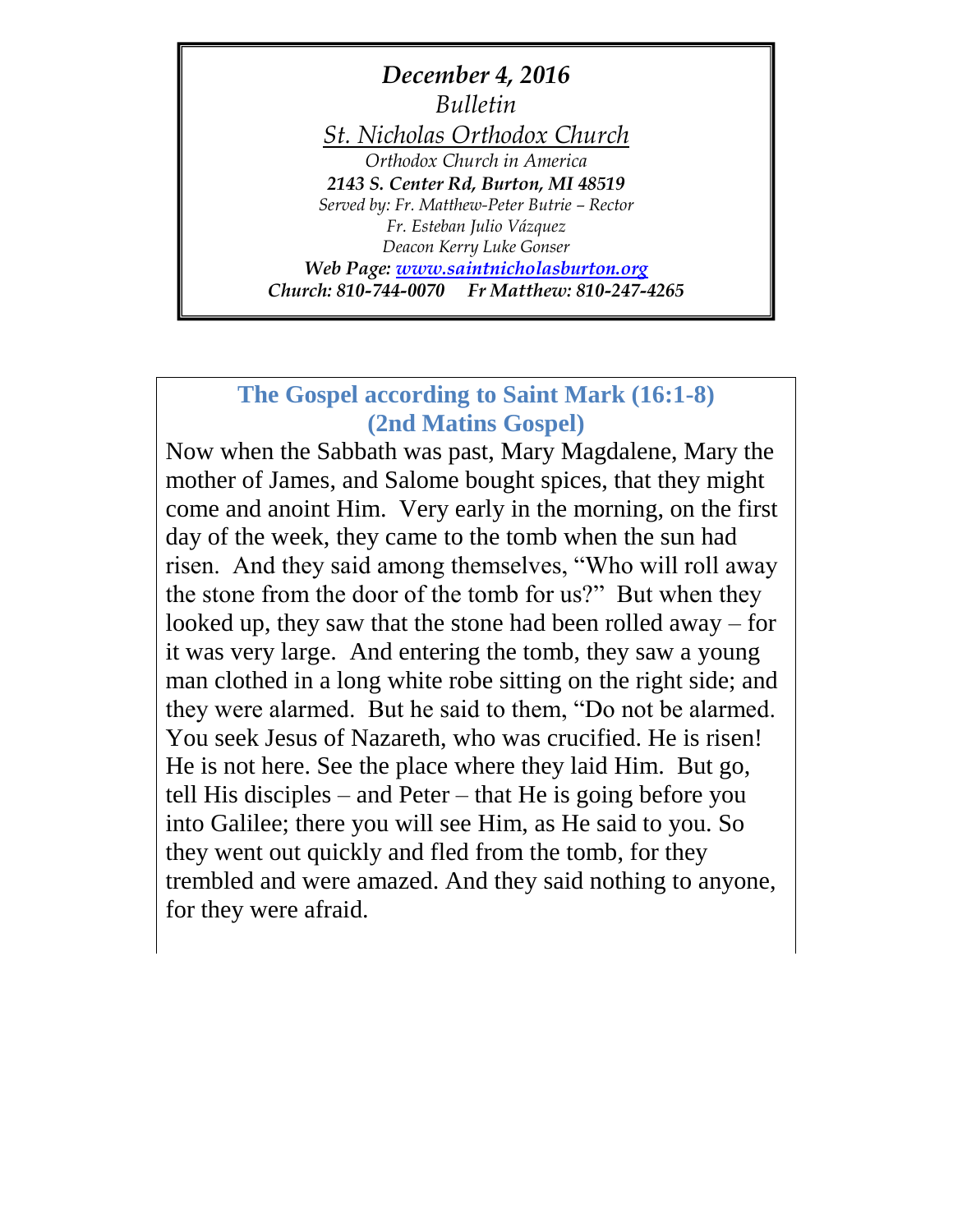### **SUNDAY, DECEMBER 4, 2016 24th SUNDAY AFTER PENTECOST — Tone 7. Greatmartyr Barbara and Martyr Juliana, at Heliopolis in Syria (ca. 306). Ven. John of Damascus (776). St. John, Bishop of Polybotum (8th c.). Glorification of Hieromartyr Protopresbyter Alexander (Hotovitzky) (1994).**

# **TROPARIA**

**(Tone 7)** By Thy Cross, Thou didst destroy death! To the thief, Thou didst open Paradise! For the myrrhbearers, Thou didst change weeping into joy! And Thou didst command Thy disciples, O Christ God, to proclaim that Thou art risen, granting the world great mercy!

**(Tone 8)** Let us honor the holy Martyr Barbara, for, as a bird, she escaped the snares of the Enemy, // and destroyed them through the help and defense of the Cross!

**(Tone 4)** In truth you were revealed to your flock as a rule of faith, a model of meekness, and teacher of abstinence, so you won the heights by humility, and riches by poverty, O Holy Father Nicholas, intercede with Christ God to save our souls.

# **KONTAKION**

**(Tone 3)** The Virgin cometh today to the cave to give birth, ineffably to bring forth the Word Eternal. Therefore, rejoice, O earth, at the message, with the angels and shepherds give glory to Him Who shall appear by His own will as a young child, He Who is from eternity God.

#### *The Prokeimenon in the Fourth Tone:* **God is wonderful in His saints, / the God of Israel.** *v:* **Bless God in the churches, the Lord, O you who are of Israel's fountain.**

# **THE READING FROM THE EPISTLE OF THE HOLY APOSTLE PAUL TO THE GALATIANS (3:23-**

**4:5)** *Brethren*: before faith came, we were confined under the law, kept under restraint until faith should be revealed. So that the law was our custodian until Christ came, that we might be justified by faith. But now that faith has come, we are no longer under a custodian; for in Christ Jesus you are all sons of God, through faith. For as many of you as were baptized into Christ have put on Christ. There is neither Jew nor Greek, there is neither slave nor free, there is neither male nor female; for you are all one in Christ Jesus. And if you are Christ's, then you are Abraham's offspring, heirs according to promise. I mean that the heir, as long as he is a child, is no better than a slave, though he is the owner of all the estate; but he is under guardians and trustees until the date set by the father. So with us; when we were children, we were slaves to the elemental spirits of the universe. But when the time had fully come, God sent forth his Son, born of woman, born under the law, to redeem those who were under the law, so that we might receive adoption as sons.

### *Alleluia, Tone 7*

*v.* **It is good to give thanks to the Lord, to sing praises to Thy Name, O Most High!**

*v.* **To declare Thy mercy in the morning, and Thy truth by night.**

### **THE HOLY GOSPEL ACCORDING TO SAINT LUKE (13:10-17)**

At that time Jesus was teaching in one of the synagogues on the sabbath. And there was a woman who had had a spirit of infirmity for eighteen years; she was bent over and could not fully straighten herself. And when Jesus saw her, he called her and said to her, "Woman, you are freed from your infirmity." And he laid his hands upon her, and immediately she was made straight, and she praised God. But the ruler of the synagogue, indignant because Jesus had healed on the sabbath, said to the people, "There are six days on which work ought to be done; come on those days and be healed, and not on the sabbath day." Then the Lord answered him, "You hypocrites! Does not each of you on the sabbath untie his ox or his ass from the manger, and lead it away to water it? And ought not this woman, a daughter of Abraham whom Satan bound for eighteen years, be loosed from this bond on the sabbath day?" As he said this, all his adversaries were put to shame; and all the people rejoiced at all the glorious things that were done by him.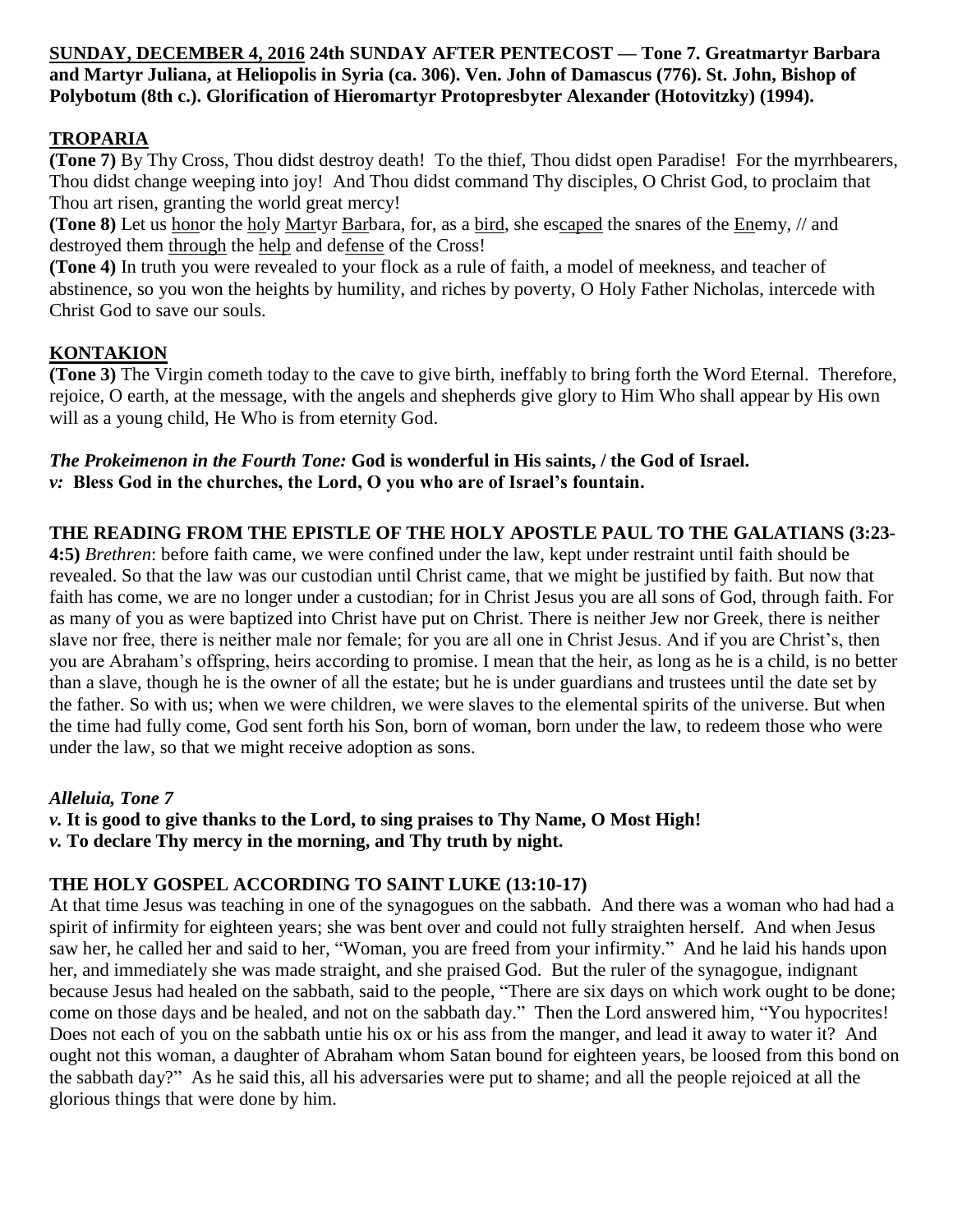# **COMMUNION HYMN**

### Praise the Lord from the heavens, praise Him in the highest! Alleluia, Alleluia, Alleluia! **Venerable Sava the Sanctified**

Saint Sava the Sanctified was born in the fifth century at Cappadocia of pious Christian parents, John and Sophia. His father was a military commander. Journeying to Alexandria on military matters, his wife went with him, but they left their five-year-old son in the care of an uncle. When the boy reached eight years of age, he entered the monastery of Saint Flavian located nearby. The gifted child quickly learned to read and became an expert on the Holy Scriptures. In vain did his parents urge Saint Sava to return to the world and enter into marriage.

When he was seventeen years old he received monastic tonsure, and attained such perfection in fasting and prayer that he was given the gift of wonderworking. After spending ten years at the monastery of Saint Flavian, he went to Jerusalem, and from there to the monastery of Saint Euthymius the Great (January 20). But Saint Euthymius sent Saint Sava to Abba Theoctistus, the head of a nearby monastery with a strict cenobitic rule. Saint Sava lived in obedience at this monastery until the age of thirty.

After the death of the Elder Theoctistus, his successor blessed Saint Sava to seclude himself in a cave. On Saturdays, however, he left his hermitage and came to the monastery, where he participated in divine services and ate with the brethren. After a certain time Saint Sava received permission not to leave his hermitage at all, and he struggled in the cave for five years.

Saint Euthymius attentively directed the life of the young monk, and seeing his spiritual maturity, he began to take him to the Rouba wilderness with him. They set out on January 14, and remained there until Palm Sunday. Saint Euthymius called Saint Sava a child-elder, and encouraged him to grow in the monastic virtues.

When Saint Euthymius fell asleep in the Lord (+473), Saint Sava withdrew from the Lavra and moved to a cave near the monastery of Saint Gerasimus of Jordan (March 4). After several years, disciples began to gather around Saint Sava, seeking the monastic life. As the number of monks increased, a lavra sprang up. When a pillar of fire appeared before Saint Sava as he was walking, he found a spacious cave in the form of a church.

Saint Sava founded several more monasteries. Many miracles took place through the prayers of Saint Sava: at the Lavra a spring of water welled up, during a time of drought there was abundant rain, and there were also healings of the sick and the demoniacs. Saint Sava composed the first monastic Rule of church services, the so-called "Jerusalem Typikon", accepted by all the Palestine monasteries. The saint surrendered his soul to God in the year 532.

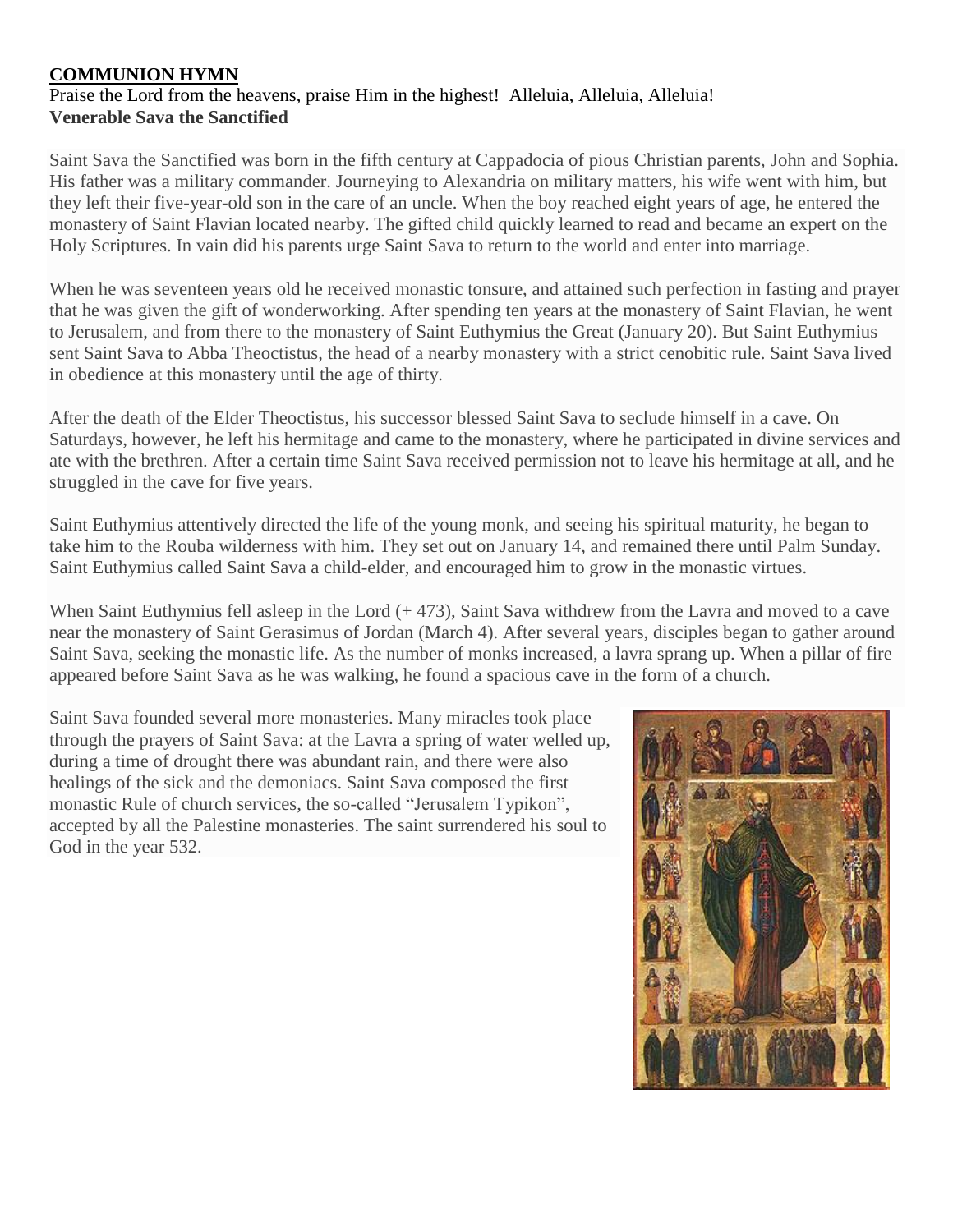ခရိုးစ ခရိုးစ ခရိုးစ ခရိုးစ ခရိုးစ ခရိုးစ ခရိုးစ ခရိုးစ ခရိုးစ ခရိုးစ ခရိုးစ ခရိုးစ ခရိုးစ ခရိုးစ

#### **CANDLE INTENTIONS FOR THE HEALTH AND BLESSINGS OF**

| Anna Branoff, Gloria Zelenko, Nik Evanenko, Reggie Jehnsen, Kate Stevens,     |  |
|-------------------------------------------------------------------------------|--|
|                                                                               |  |
|                                                                               |  |
|                                                                               |  |
|                                                                               |  |
| Fr. Joe, Fr. Andrew, Deacon Anthony, Aaron, Jo Ann, Nicolai, Kosta, Jimmy,    |  |
| Laurie, Walt & Zina, Dorothy, Helen, Joseph, Jeanette, Gloria, Reggie, Calvin |  |
| & Ruth, Taras, Anna, Stojan & Mira, Bosa, Helen, Ted & Marlene, Nicholas &    |  |
|                                                                               |  |

# **CANDLE INTENTIONS FOR ALL THOSE IN BLESSED REPOSE**

| Helen Bibilikow                             | Dorothy & family |
|---------------------------------------------|------------------|
| Vasiliy, Andzey, Galina, Nickolay, Vitaliy. | Irina Sivergina  |

# လန္တြိုးေလ့ရွိပဲေလ့ရွိပဲေလ့ရွိပဲေလ့ရွိပဲေလ့ရွိပဲေလ့ရွိပဲေလ့ရွိပဲေလ့ရွိပဲေလ့ရွိပဲေလ့ရွိပဲေလ့ရွိပဲေ

Welcome all of our friends and visitors to St. Nicholas! Please join us for fellowship, coffee and donuts in our parish hall.

Coffee and donuts are being donated today in memory of Fr. Basil Karapelenia by his family.

**PLEDGE CARDS** out of the 141 that were mailed out, 47 have been returned.

#### **CHARITY MINISTRIES**

**HOPE IN A BOX** is collecting socks, towels, toiletries and new toys for the month of December. Place the items in the Blue Box in the hall. Catholic Charities Community Closet will distribute the items.

**FOOD DRIVE** Place non-perishable food items in the other blue box in the hall.

**NORTH END SOUP KITCHEN** We serve Thursday, January 5 from 9 am to 1 pm.

**BAY CHORALE CHRISTMAS CONCERT** the Bay Chorale will be at St. Nicholas on Friday, December 9 at 7:30 pm to perform a Christmas Concert. Admission for the concert is \$15 per adult and \$7.50 for children 12 and under. Public is welcome!

**COOKIE WALK** will be held on Saturday, December 10 from 10 am – 1pm. Your baked goods are greatly appreciated. We are especially in need of ethnic pastries. You may bring your baked goods to the church on Friday, December 9 from 9 am – 3 pm. If you have any question please see any member of St. Catherine's League.

**ST. NICHOLAS DAY** Potluck luncheon and visit from St. Nicholas will be held on Sunday, December 11 following the Divine Liturgy. Please bring a meatless dish or a dessert to share. Everyone is invited to attend!

**CHRISTMAS GREETINGS** if you wish to have your named included on this year's Christmas greetings list, please see Debbie or call the parish office no later than December, **11.**